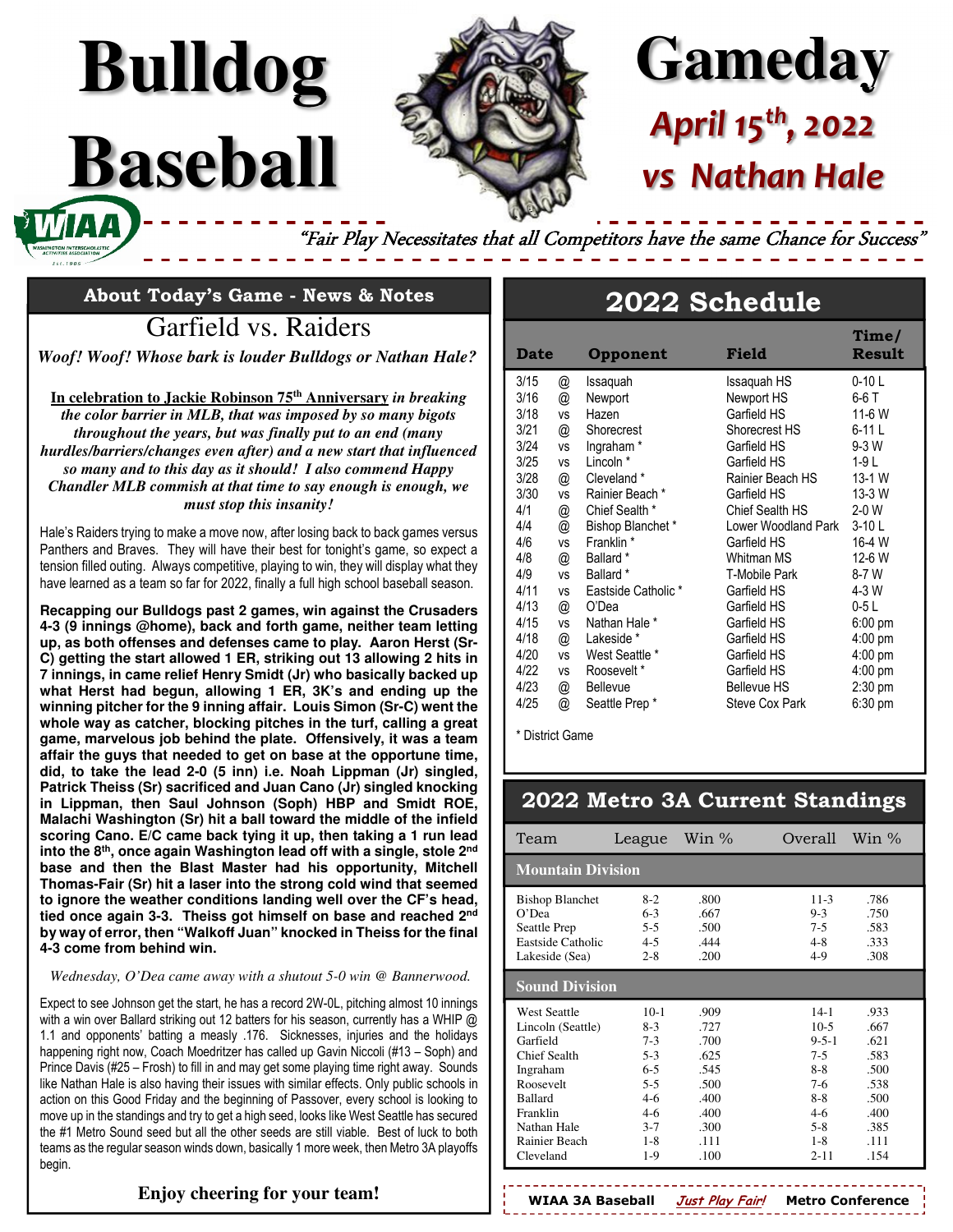## **~ Mid Season Coach Updates ~**

**Coach Chris** : "2022 has been an interesting season so far for the Varsity team. The Bulldogs have shown they can compete with anyone in the league, but have struggled at times to get that level of consistency for 7 innings. There is a tough stretch of games remaining on the schedule to close out the regular season so this team should be battle-tested heading into the Metro League playoffs. Our coaching staff challenges the team to learn from failures, continue to compete and make in-game adjustments throughout the season so that we are playing our best baseball in May.

Returning 1st team all-conference pitcher Aaron Herst has shown that he is one of the top pitchers in Metro again this year. An injury to Ben Bennett, one of our other starting pitchers, has opened the door for other pitchers to get some innings and contribute to our team's success during the middle and later parts of this season.

Louis Simon has been solid in the middle of the lineup and defensively behind the plate in a leadership role for the Bulldogs. Henry Smidt, Oliver Hogan, Mitchell Thomas-Fair, Noah Lippman and Patrick Theiss have been key parts of the Garfield offense. New addition Juan Cano has brought some great energy to the team, knocking in a couple runs in a big win over Eastside Catholic this week, the program's first win over the Crusaders since we rejoined Metro 8 years ago.

The highlight of the season so far has been returning to T-Mobile Park for the High School Baseball Classic. Such a cool experience for our program to be a part of the HSBC and to be able to play against Ballard, one of our rivals from the past decade...beat them twice in less than 24 hours! We have sold enough Mariners tickets to be invited back in 2023 so that is great news for our younger Bulldogs ballplayers that will rise up to replace our 11 seniors on the roster this spring.

Thanks to our loyal Garfield fans for their support this spring!" - - - - - - - - - - - - - - - - - - - - - - - - - - - - - - - - - - - - - - - - - - - - - - - -

Coach Taylor : "The youth of the JV team has showed in the early part of the season. We have a talented group but they are still learning how to play together and put together 7 competitive innings. The team has been improving as we move to the 2nd half of the year, highlighted recently by a 7-3 win over a talented Eastside Catholic squad.

From the pitching side, the team is led by Freshman lefty Wyatt Bare, who recently threw a complete game at Eastside Catholic. Max Gelpi has had solid starts on the mound, Jordan Hurd has been reliable in a relief role, and Gavin Niccoli, Prince Davis, and Eli Knopf have also made productive contributions on the hill.

On the offensive side, Jeremy Cogswell has been a reliable presence in the middle of the order. JT Wayne and Graham Ferguson have been sparks at the top of the order. Barty Hall has also been a reliable bat, and Noah Eisenberg has been solid batting everywhere from leadoff to 5th. The teams overall approach at the plate has improved drastically throughout the season.

I am excited to see the progress play out on the field in the final weeks of the year and also thrilled to see JV players get called up to the Varsity team." - - - - - - - - - - - - - - - - - - - - - - - - - - - - - - - - - - - - - - - - - - - - - - - -

**Coach Billy**: "The C-Team's record is not a fair indicator of how well the team has played. After a few tough-luck losses to West Seattle and O'dea, as well as a time-shortened tie against Bainbridge, the team is eager to tackle the second half of the year.

Every player has improved significantly over the last month and a half. Jack Sundberg, with limited baseball experience prior to this season, has practiced and played his way into the starting lineup. Lockie McIver began the year batting tenth, but has worked his way into the leadoff spot. Max Hostetter, Henry Porter, and Oliver Connell have been willing to learn different positions than what they were use to in order to help the team. Mateo Acevedo, who is unable to play due to an injury that occured during tryouts, continues to be a great teammate by bringing energy to practices and managing Game Changer (with the help of Logan Caravalho) during games. The list goes on and on.

Led by Max Hudson behind the plate, Marty Thiess and Christian Cotton on the mound, and Taylor Woods at shortstop, this team has a lot of potential to do some damage to the rest of the league and finish the season on a high note."

| <b>Gameday Rosters</b>                          |                              |             |                          |                |           | <b>Nathan Hales Raiders</b>       |                |                      |  |
|-------------------------------------------------|------------------------------|-------------|--------------------------|----------------|-----------|-----------------------------------|----------------|----------------------|--|
|                                                 |                              | Name        | Pos                      | Yr             |           |                                   |                |                      |  |
| <b>Garfield Bulldogs</b>                        |                              |             |                          |                |           | Aden Bawarshi                     | OF             | Fr                   |  |
| #                                               | Name                         | Pos         | Ht.                      | W <sub>t</sub> | Yr        | Finn Leach<br><b>Edwin Denini</b> | INF. P<br>OF   | Fr<br>So             |  |
| 1                                               | Sejhe Jackson                | OF          | $6 - 2$                  | 180            | Jr        | Connor Morrison<br>Alex Parker    | OF P<br>INF, P | S <sub>o</sub><br>Jr |  |
| $\overline{c}$                                  | Henry Smidt                  | SS, RHP, 2B | $6 - 2$                  | 170            | Ir.       | Andrew Goodman                    | OF. INF. P     | Fr                   |  |
| 3                                               | <b>Desmond Jaynes Ostrom</b> | RHP, SS     | $6 - 1$                  | 160            | Sr        | Sawyer Blumhagen                  | OF. P          | So                   |  |
| $\overline{4}$                                  | Griffin Hintze               | 1B, 3B, RHP | $5-10$                   | 175            | Sr        | Davis Gullicson                   | INF. P         | So                   |  |
| 5                                               | Oliver Hogan                 | 3B, SS, RHP | $6 - 2$                  | 180            | Jr        | Kaito Okuba                       | OF, INF        | Sr                   |  |
| 6                                               | Patrick Theiss               | 2B, RHP, OF | $5-10$                   | 150            | Sr        | Gavin Kelly                       | <b>INF</b>     | So                   |  |
| 7                                               | CJ Friedlander               | C. OF       | $5 - 7$                  | 180            | Sr        | Olen Baumfeld                     | <b>INF</b>     | Fr                   |  |
| 8                                               | Aaron Herst (C)              | LHP, OF, 1B | $6 - 2$                  | 175            | Sr        | Dylan Dyer                        | OF, INF, P     | S <sub>o</sub>       |  |
| 9                                               | Zac Meyer                    | RHP. 3B     | $5 - 11$                 | 170            | Sr        | Sam Turnbull                      | OF, P          | Jr                   |  |
| 10                                              | Tommy Lessig                 | RHP. 3B     | $5 - 11$                 | 140            | <b>Sr</b> | <b>Anthony Andrews</b>            | OF, INF, P     | Sr                   |  |
| 12                                              | <b>Ouinn Chow</b>            | C, OF       | $5 - 8$                  | 150            | <b>Sr</b> | Dylan Winkleman                   | OF             | Fr                   |  |
| 13                                              | Gavin Niccoli                |             |                          |                | So        | Ayden Dammann                     | OF             | <b>Sr</b>            |  |
| 14                                              | Louis Simon (C)              | C, INF, RHP | $5 - 7$                  | 175            | <b>Sr</b> | <b>Riddley Hoots</b>              | INF. P         | Jr                   |  |
| 15                                              | Saul Johnson                 | OF, 3B, RHP | $5 - 11$                 | 160            | So        | Finn Crowder                      | INF, $C$ , $P$ | Jr                   |  |
| 17                                              | Malachi Washington           | OF. RHP     | $6 - 2$                  | 175            | Sr        | Soren Januszewski                 | OF             | Jr                   |  |
| 18                                              | <b>Ben Bennett</b>           | LHP, OF, 1B | $6-1$                    | 185            | Jr        | Patrick Yu                        |                | <b>Sr</b>            |  |
| 19                                              | Juan Cano                    | C, OF, INF  | $6-0$                    | 220            | Jr        | Victor Mitchell-Tabares C, INF    |                | So                   |  |
| 23                                              | Mitchell Thomas-Fair         | 1B          | $5-10$                   | 255            | Sr        | Sam Illich                        | INF. P         | Jr                   |  |
| 24                                              | Noah Lippman                 | 2B, RHP, OF | $5-10$                   | 175            | Jr        | Alexander Dammann                 | OF, INF, P     | So                   |  |
| 25                                              | Prince Davis                 |             |                          |                | Fr        | Dominic Nolan                     | $\mathsf{C}$   | <b>Sr</b>            |  |
|                                                 |                              |             |                          |                |           | <b>Jack Geokezas</b>              | OF, P          | S <sub>o</sub>       |  |
|                                                 |                              |             |                          |                |           | Jacob Orquia                      | OF             | So                   |  |
|                                                 |                              |             |                          |                |           | Bohdi Earlywine                   | OF. P          | .Ir                  |  |
| Head Coach: Chris Moedritzer<br>$(C)$ = Captain |                              |             | Head Coach: Keith Bosley |                |           |                                   |                |                      |  |

### **Make a Donation**

 **w***ww. Garfielddiamondsports.org* 

# **Thank You for your Support!**

*Comments & Questions, Please Email: ScottHonican@yahoo.com*